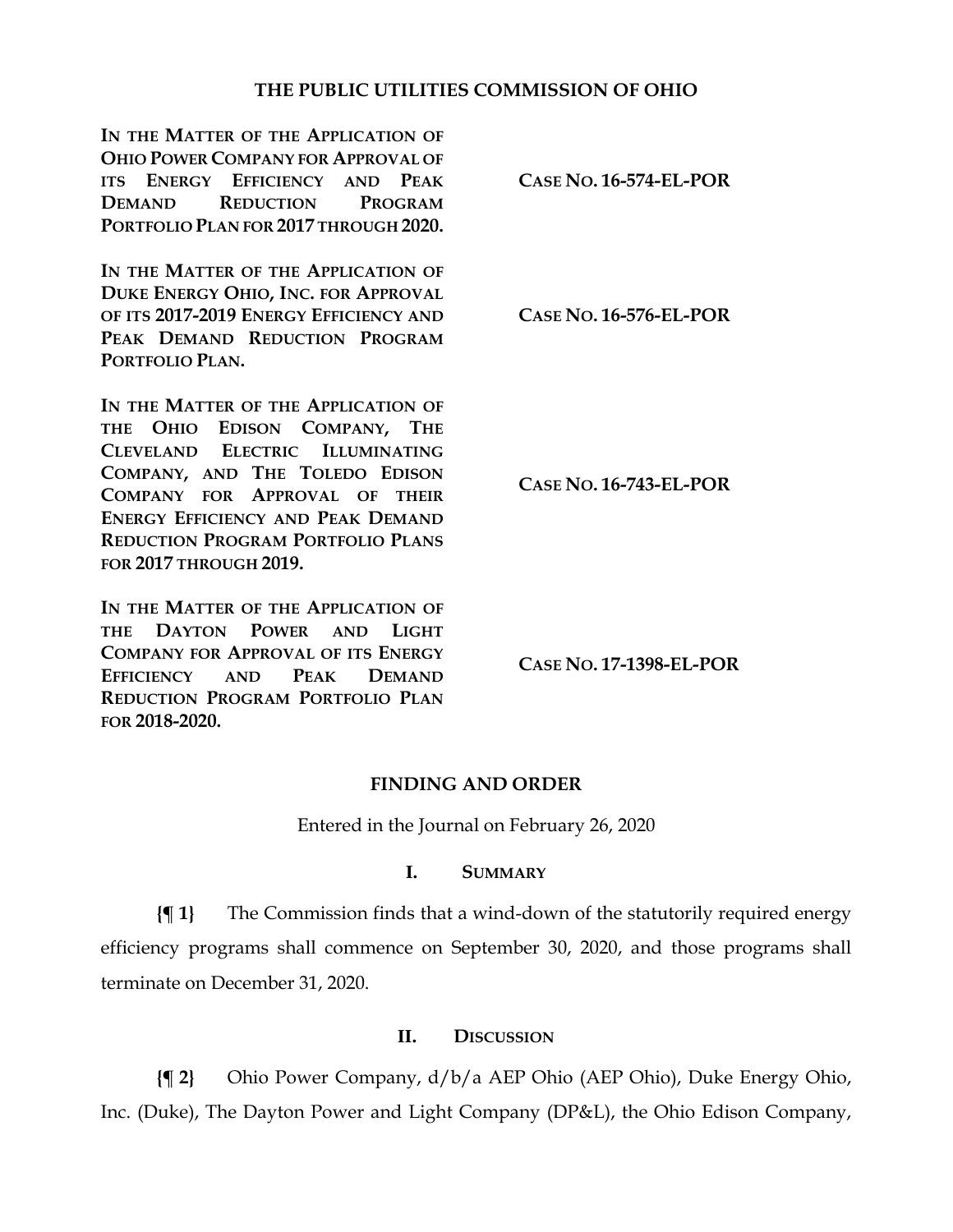The Cleveland Electric Illuminating Company, and The Toledo Edison Company (collectively, FirstEnergy) are electric distribution utilities (EDUs) as defined in R.C.  $4928.01(A)(6)$  and public utilities as defined in R.C.  $4905.02$  and, as such, are subject to the energy efficiency and peak demand reduction (EE/PDR) requirements under R.C. [4928.64](http://codes.ohio.gov/orc/4928.64) and [4928.66.](http://codes.ohio.gov/orc/4928.66)

**{¶ 3}** Ohio Adm.Code Chapter [4901:1-39](http://codes.ohio.gov/oac/4901%3A1-39) provides rules for the Commission's review of each electric utility's EE/PDR program portfolio plan that consists of cost-effective programs to encourage innovation and market access for all customer classes, achieve the statutory benchmarks for peak-demand reduction, and meet or exceed the statutory benchmarks for energy efficiency.

**{¶ 4}** Am. Sub. House Bill 6 (H.B. 6), which became effective on October 22, 2019, terminates Ohio's annual energy efficiency savings requirements on December 31, 2020, and reduces the total cumulative savings requirement to a statewide collective benchmark of 17.5 percent.

**{¶ 5}** On October 23, 2019, the Commission solicited comments from interested persons specifically on the two issues of: (1) whether the Commission should terminate the energy efficiency programs once the statutory cap of 17.5 percent has been met; and (2) whether it is appropriate for the EDUs to continue to spend ratepayer provided funds on energy efficiency programs after the statutory cap has been met. Comments would be accepted by the Commission no later than November 25, 2019.

**{¶ 6}** Comments were timely filed by Staff, AEP-Ohio, Duke, DP&L, FirstEnergy, Ohio Partners for Affordable Energy (OPAE), the Energy Resources Center (ERC), the Environmental Law & Policy Center, Natural Resources Defense Council, and the Ohio Environmental Council (collectively, the Environmental Groups), the Advanced Energy Economy (AEE), MaGrann Associates (MaGrann), The Ohio Hospital Association (OHA), Industrial Energy Users-Ohio (IEU), the Ohio Manufacturers' Association Energy Group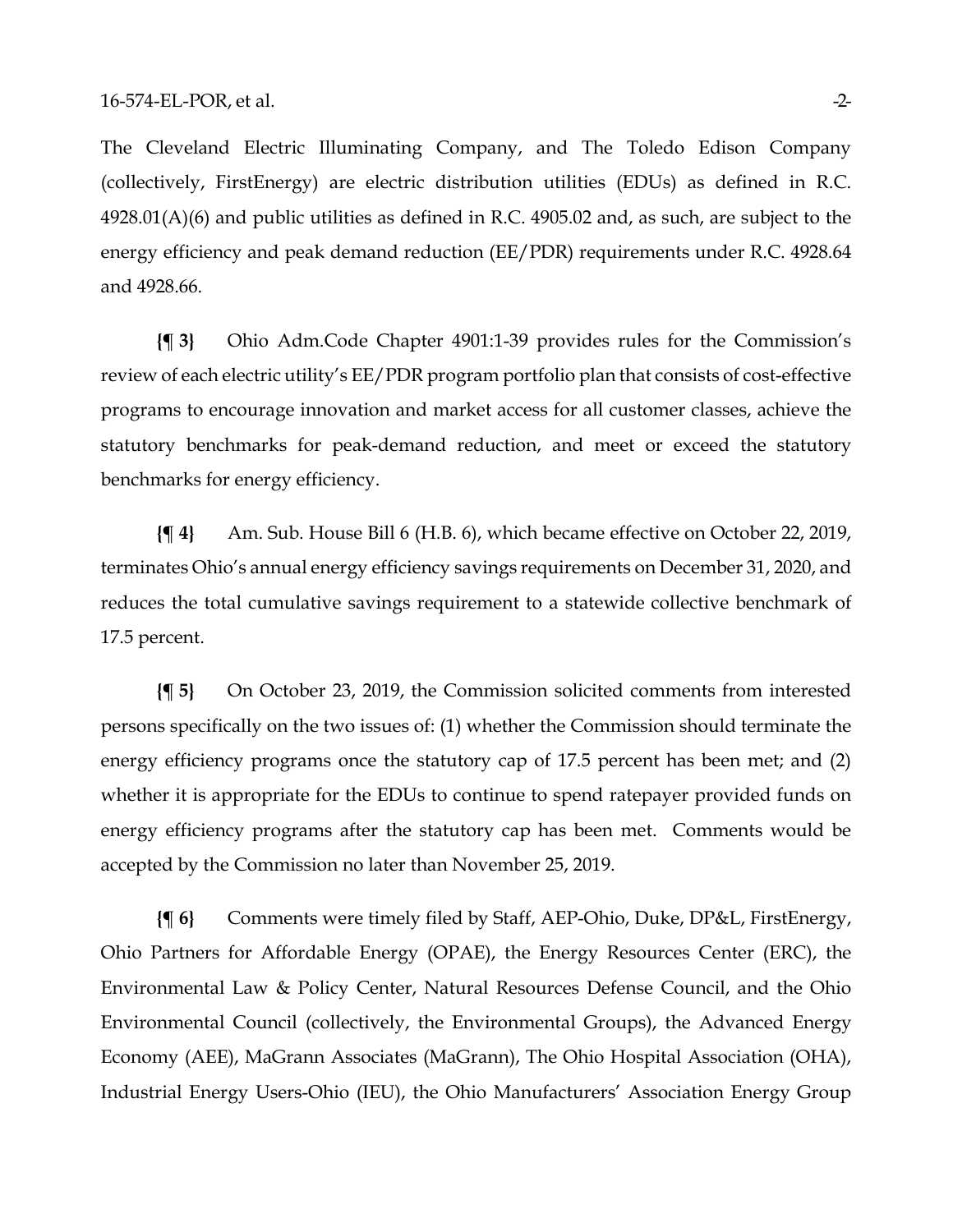(OMAEG), Midwest Energy Efficiency Alliance (MEEA), Senator Sandra Williams, and the Kroger Company (Kroger). Additionally, comments were timely filed by the following interested stakeholders: the Combined Heat and Power Alliance (Alliance), 2G Energy, Air Conditioning, Heating, and Refrigeration Institute, Ameresco, Inc., Building Performance Association, Capstone Turbine, Cree Lighting, Eaton, ElectraTherm, Energy Management Solutions, Inc., Enginuity Power Systems, GEM Energy, Heat is Power Association, Ingersoll Rand, Integral Power L.L.C., Ironclad Energy Partners, Johns Manville, Midwest Cogeneration Association, National Association of Energy Service Companies, National Electrical Manufacturers Association, Ormat Technologies, Primary Energy, Recleim L.L.C., Schneider Electric, and Uplight.

**{¶ 7}** On December 2, 2019, Duke filed a request in Case No. 16-576-EL-POR to extend its existing portfolio plan through 2020. In support of its request, Duke states that the Commission granted its previous requests for a waiver and extended the deadline for filing the EE/PDR portfolio plan to September 1, 2019, and then to December 2, 2019. As a result of H.B. 6, and given that Duke's EE/PDR portfolio plan was in effect as of the effective date of H.B. 6 and would be due to expire as of December 31, 2019, Duke requests that the Commission extend the Company's existing EE/PDR portfolio plan through 2020. Duke further recommends, pursuant to R.C. 4928.66(F)(3), that the existing plan's budget be increased in 2020 to \$46,895,800.

**{¶ 8}** Also on December 2, 2019, FirstEnergy provided notice in Case No. 16-743- EL-POR that it would not be filing a new EE/PDR portfolio plan. Specifically, FirstEnergy indicates that the deadline for FirstEnergy to file their next EE/PDR portfolio plan was extended to December 1, 2019. As a result of H.B. 6 providing for the extension of existing EE/PDR portfolio plans and corresponding budgets, FirstEnergy believes that there is no need for FirstEnergy to file new EE/PDR portfolio plans.

**{¶ 9}** On December 3, 2019, the National Housing Trust (NHT) filed comments on behalf of itself, the Columbus Apartment Association, Community Housing Network,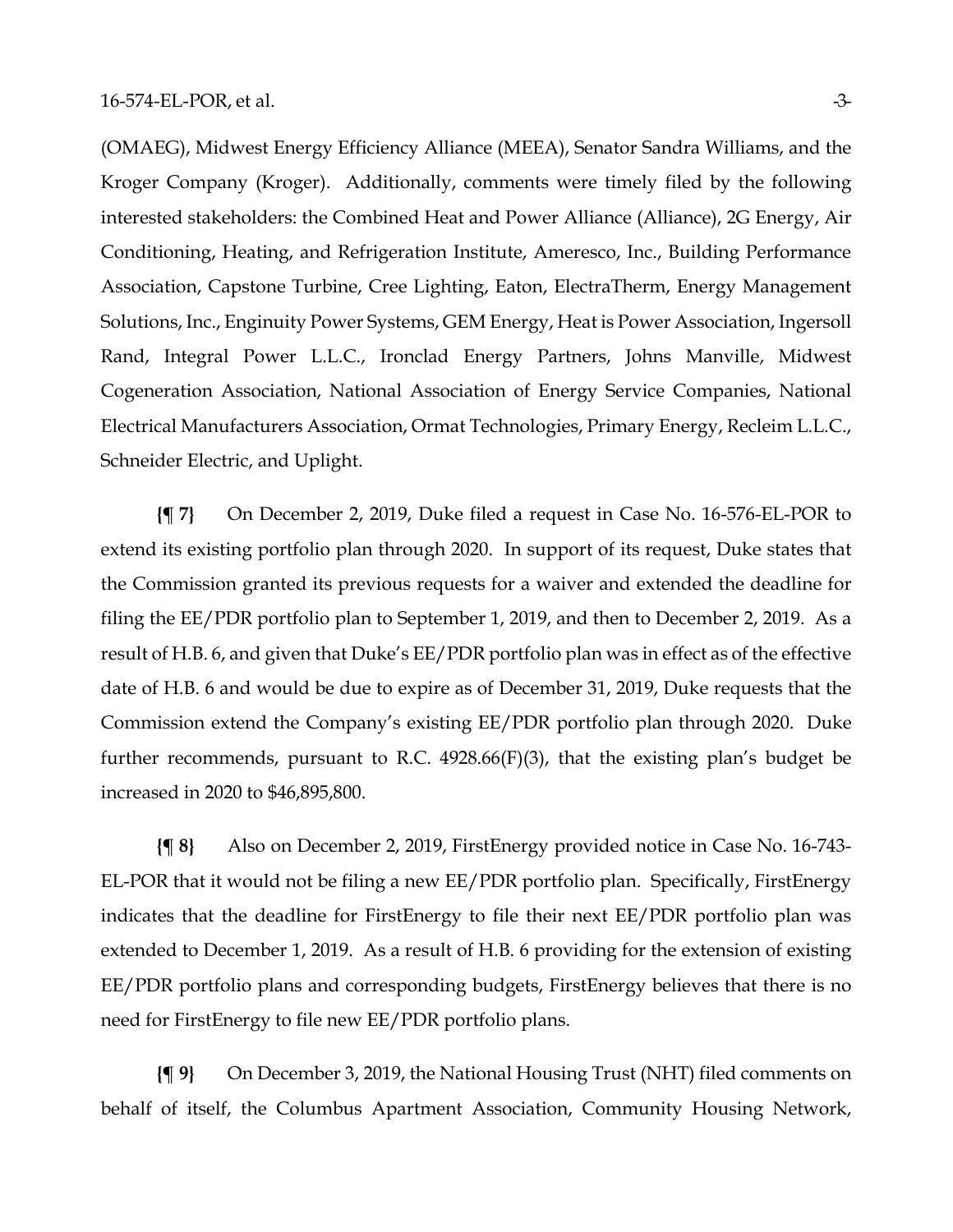Midwest Affordable Housing Association, and the Ohio Housing Council, as well as a request for leave to file its untimely comments. In support of its request, NHT states that it ran into technical difficulties as a first time e-docket filer with the Commission and that no party should be prejudiced by its comments. NHT further avers that it communicated with Commission Docketing Staff to ensure comments were filed successfully. The Commission finds that NHT's request is reasonable and should be granted. Accordingly, the Commission accepts NHT's comments for consideration.

**{¶ 10}** On December 3, 2019, the Ohio Energy Project (OEP) filed comments on behalf of its Board of Trustees and staff. On December 5, 2019, OEP filed a request for leave to file its untimely comments. OEP explains that it inadvertently missed the comment deadline. In support of its request, OEP avers that no parties will be adversely affected by submission of its comments, and the Commission's consideration of OEP's comments will result in a more comprehensive record because of OEP's unique perspective on energy efficiency programs. The Commission finds that OEP's request is reasonable and should be granted. Accordingly, the Commission accepts OEP's comments for consideration.

**{¶ 11}** On December 9, 2019, OCC filed a motion in Case No. 16-743-EL-POR to modify FirstEnergy's 2020 energy efficiency plan by eliminating charges to consumers for shared savings and a request for expedited treatment. OCC argues that shared savings are not part of a utility's energy efficiency portfolio budget under R.C. 4928.66(F)(2). Therefore, OCC posits that the Commission is not required to allow utilities to continue charging customers for shared savings.

**{¶ 12}** OCC filed another motion on December 9, 2019, in Case No. 16-576-EL-POR to modify Duke's 2020 energy efficiency plan by eliminating shared savings. OCC argues that shared savings are not part of a utility's energy efficiency portfolio budget under R.C. 4928.66(F)(2). Therefore, OCC posits that the Commission is not required to allow utilities to continue charging customers for shared savings. Additionally, OCC argues that if shared savings are removed from Duke's portfolio, the annual budget for 2020 should be limited to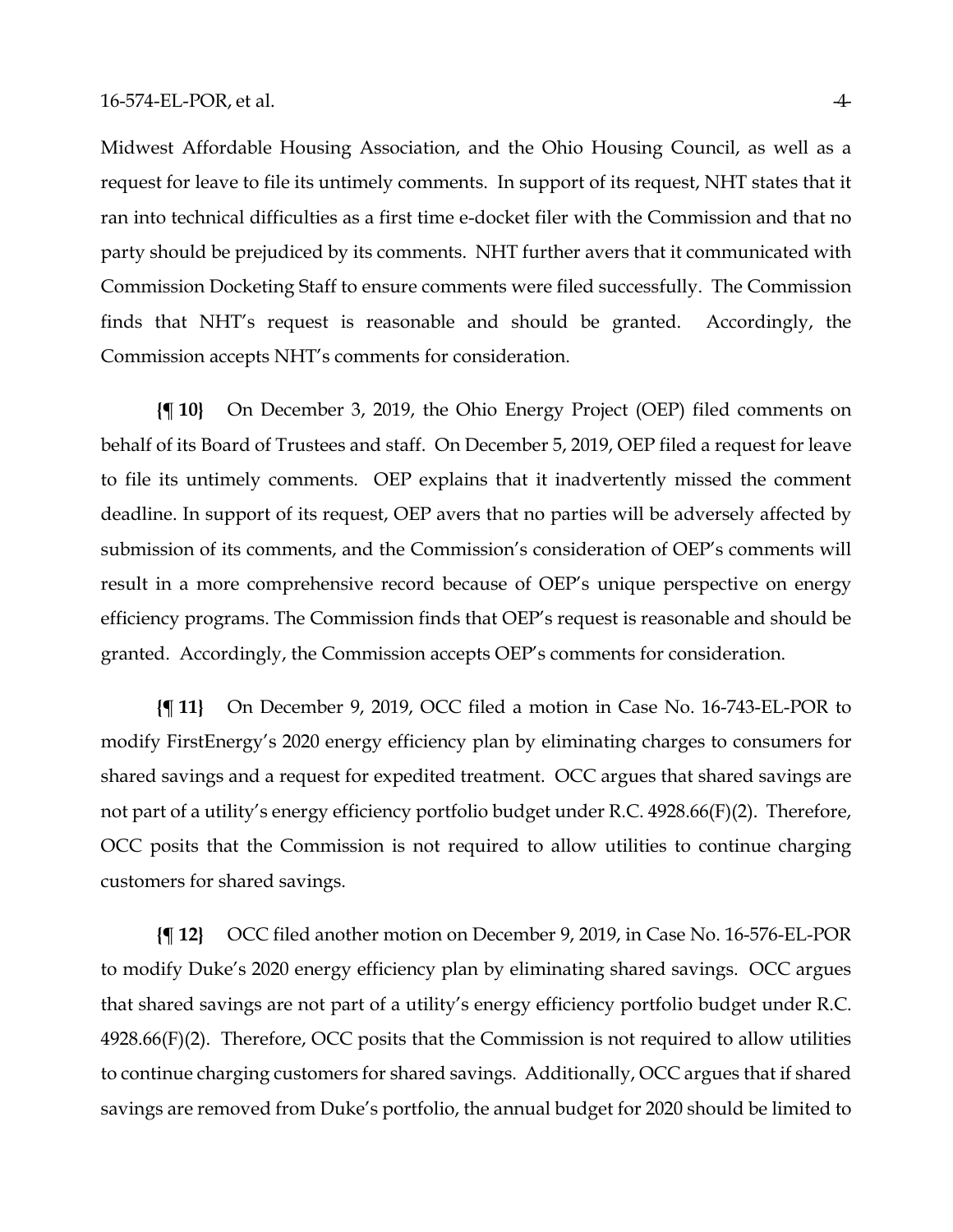\$37,497,474. As a final matter, OCC contends that even if the Commission allows Duke to charge customers for shared savings in 2020, Duke's proposed \$46,895,800 budget is inaccurately calculated and should be lowered to \$44,216,406.

**{¶ 13}** Also on December 9, 2019, Willdan Energy Solutions (Willdan) filed comments in Case Nos. 16-574-EL-POR and 16-576-EL-POR.

#### *A. Comments*

**{¶ 14}** The Commission specifically requested comments on two issues: (1) whether the Commission should terminate the energy efficiency programs once the statutory cap of 17.5 percent has been met; and (2) whether it is appropriate for the EDUs to continue to spend ratepayer provided funds on energy efficiency programs after the statutory cap has been met. We have considered all of the recommendations raised in the filed comments and address them below. Any recommendation or comment that is not specifically discussed herein has been thoroughly and adequately considered by the Commission and should be denied.

**{¶ 15}** The Commission notes that Staff filed a letter in the above-captioned case dockets relating to the changes being introduced by H.B. 6 on November 19, 2019. Staff determined that it would be helpful to provide the Commission with the current level of energy efficiency savings achieved collectively by the EDUs through the end of 2019, including energy savings forecasted to be achieved. Accordingly, Staff asked each of the EDUs to provide data demonstrating savings achieved and forecasted goals through the end of 2019. Using the updated data provided by each of the EDU, Staff prepared a summary, which adjusted the energy efficiency savings, both achieved and forecasted, through the remainder of 2019.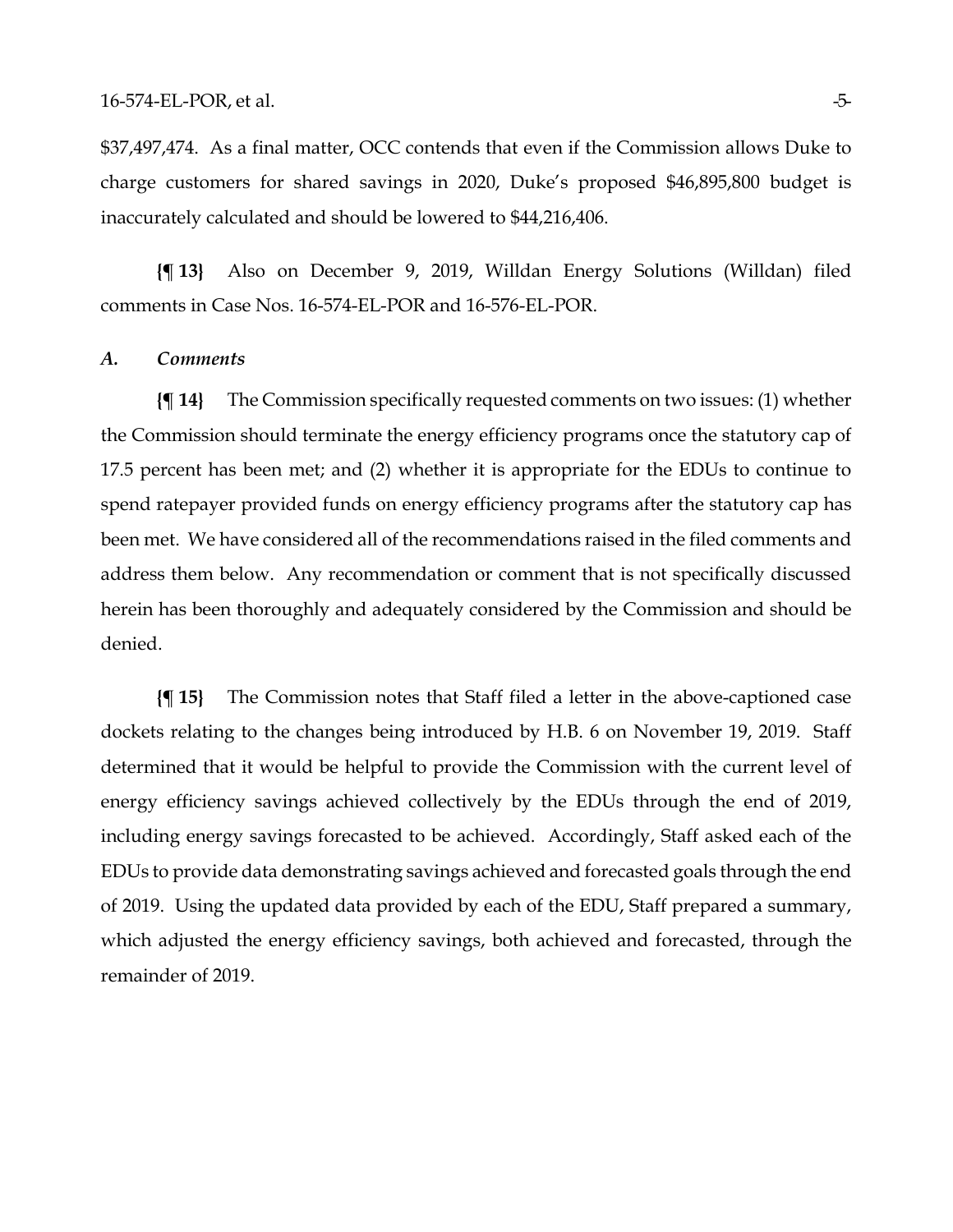#### **1. WHETHER THE COMMISSION SHOULD TERMINATE THE ENERGY EFFICIENCY PROGRAMS ONCE THE STATUTORY CAP OF 17.5 PERCENT HAS BEEN MET.**

**{¶ 16}** In answering the Commission's first question, AEP Ohio states that the Commission should not terminate the energy efficiency programs once the statutory cap of 17.5 percent has been met because: (1) there is no practical way to determine exactly when the 17.5 percent requirement has been fulfilled, and (2) the statutory framework requires evaluation of collective EDU savings achievement at the end of 2020. Accordingly, AEP Ohio urges the Commission to harmonize all statutory provisions by selecting a reasonable date certain not earlier than the end of 2020, which would then provide a more practical and less confusing wind-down of energy efficiency programs.

**{¶ 17}** Separate from logistical concerns, AEP Ohio posits that terminating energy efficiency programs upon achieving the 17.5 percent threshold would conflict with multiple provisions of H.B. 6. AEP Ohio argues that measuring collective achievements in 2019 or early 2020 is directly inconsistent with the statutory language in R.C. 4928.66(G)(1), which requires the Commission to determine savings collectively achieved as of December 31, 2020. It is AEP Ohio's understanding that the language suggests that the General Assembly expected the inquiry to be taken up in January 2021, not November 2019. Accordingly, AEP Ohio states that the best way to give full effect to the words of the statute is to adopt a date certain for termination of the programs no earlier than the end of 2020, perhaps with a winddown period toward the end of 2020. AEP Ohio states that adopting a date certain of September 30, 2020, as a wind-down date would achieve positive practical results for the EDUs and the Commission.

**{¶ 18}** FirstEnergy and Duke state that once the Commission has determined that the cumulative energy savings collectively achieved by all of the EDUs is at least 17.5 percent, the Commission should take steps to terminate the mandated energy efficiency programs. However, both FirstEnergy and Duke agree that H.B. 6 requires the Commission to make this determination after December 31, 2020. FirstEnergy and Duke explain that R.C. 4928.66(G)(1) mandates that the Commission make the determination as of December 31,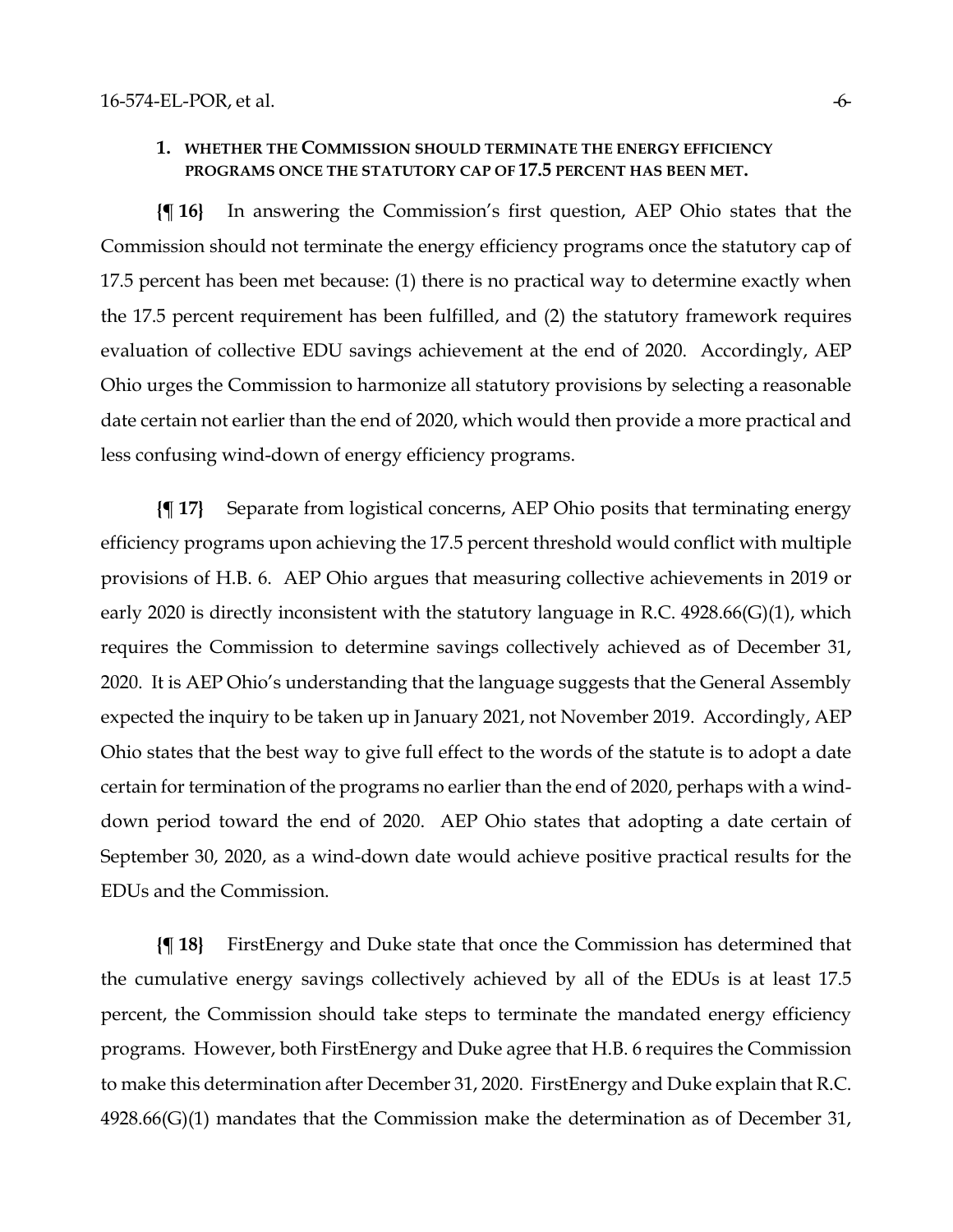2020, which would include an energy savings baseline based on kilowatt-hours sold in calendar years 2018, 2019, and 2020. Further, FirstEnergy asserts that extending the programs through 2020 provides for a more orderly conclusion to the EDUs' mandated portfolio plans both because the EDUs have already planned to meet the statutory mandate and because concluding upon the 17.5 percent threshold provides less certain timing. FirstEnergy also notes that processes like rebate-eligible major appliance purchases, energy audits, and commercial and industrial customer capital investment decisions involve lag times and that terminating the programs prior to December 31, 2020, would alter expectations and cause market disruptions.

**{¶ 19}** Similar to the other EDUs, DP&L states that R.C. 4928.66 requires the continuation of energy efficiency programs through 2020 and alleges that the language in R.C. 4928.66(F) expressly states that utility energy efficiency portfolios are to be extended through 2020. Additionally, DP&L states that referring to the collective benchmark of 17.5 percent as a statutory cap is not accurate; rather, the language of R.C. 4928.66(G)(2)(a) and its use of the words "at least" establish 17.5 percent as a floor for statewide energy savings. According to DP&L, the law assumes and requires a continuation of the EDUs' programs under current energy efficiency riders through the end of 2020 if the Commission is to comply with R.C. 4928.66(G)(1). On the same note,  $DP&L$  avers that R.C. 4928.66(F) requires the Commission to extend plans through December 31, 2020, if an EDU's plan expires before that date. Lastly, DP&L assesses legislative intent, asserting that, even if the clear language of the statute is disputed, the General Assembly intended to maintain the current programs through December 31, 2020. DP&L cites language in the statute itself, legislative history and structure of other sections of H.B. 6, and the expansion of streamlined opt-out legislation as evidence of the legislature's intent to not disrupt the energy efficiency programs until December 31, 2020. Similarly, Duke posits that the General Assembly could have explicitly provided for an earlier termination, but it did not do so.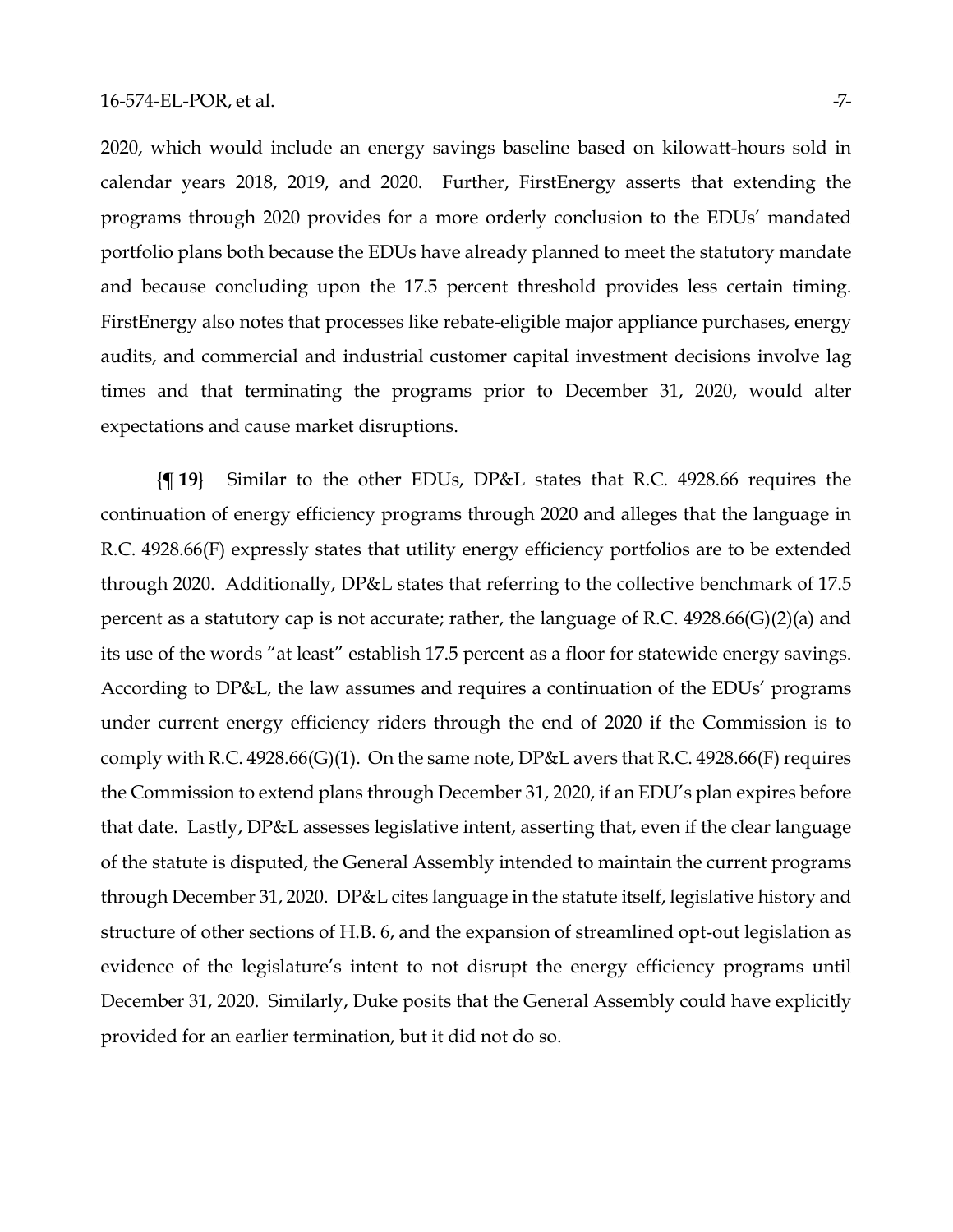**{¶ 20}** Kroger and OMAEG also believe that energy efficiency programs should not be terminated prior to December 31, 2020. In support of its positions, Kroger states that Commission must apply R.C. 4928.66 as written and cannot terminate the energy efficiency programs before December 31, 2020, regardless of when the minimum threshold cumulative energy savings of 17.5 percent is met. Kroger states that by applying the clear language of R.C. 4928.66(G), the Commission's characterization of the 17.5 percent threshold as a cap is misguided, since the statute requires "at least" 17.5 percent in order to comply, suggesting that the General Assembly invited companies to exceed the minimum threshold. Similarly, OMAEG states that nothing in the statute prevents a utility from achieving more additional energy savings, so the 17.5 percent benchmark delineated by H.B. 6 should be viewed as a statutory floor, not a statutory cap. Kroger posits that whether or not cumulative energy savings collectively reach 17.5 percent should not be considered in determining whether or not to terminate the programs. OMAEG avers that the Ohio Administrative Code supports this position as well, since Ohio Adm.Code 4901:1-39 provides rules "for the implementation of electric utility programs that will \* \* \* meet or exceed the statutory benchmark for energy efficiency." OMAEG further points out that R.C. 4928.66(A)(1) specifically requires an additional one percent of the baseline for energy savings for years 2017 through 2020. Lastly, OMAEG emphasizes that R.C. 4928.66(F)(2) states that the Commission shall extend portfolio plans through December 31, 2020, if such a plan expires prior to that date.

**{¶ 21}** IEU avers that the Commission can terminate existing EE/PDR riders once the statewide cap has been met. Specifically, IEU states that R.C. 4928.66(G)(3) specifies that the existing EE/PDR riders "shall terminate" once the 17.5 percent cumulative target is met. IEU contends that the cumulative 17.5 percent energy efficiency benchmark will be met, or should be deemed as achieved under R.C. 4928.66(G)(2)(b)(ii), effective December 31, 2019, based on Staff's comments indicating that, through the end of 2019, the EDUs will have reached a cumulate energy efficiency reductions of 17.29 percent. IEU urges the Commission take the following actions: (1) terminate all EE/PDR cost-recovery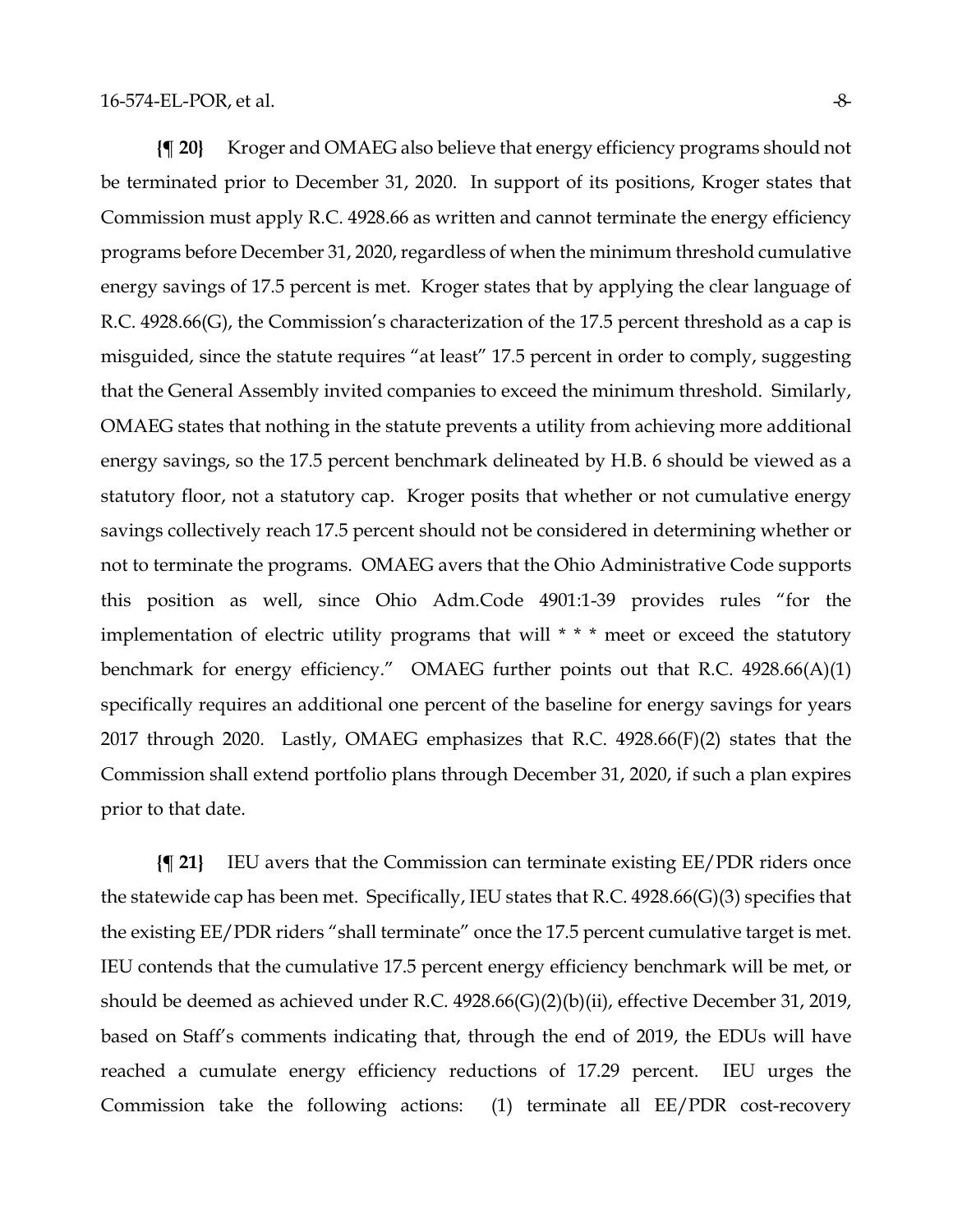mechanisms on December 31, 2019, except as necessary for a final reconciliation of the allowable cost of compliance; (2) prohibit the EDUs from entering into any new contracts for services related to their portfolio plans; (3) direct the EDUs to eliminate any internal EE/PDR expenses effective December 31, 2019, except as necessary to conduct a final wind up of the portfolio plans; and (4) direct each EDU to review whether any ongoing contracts can be terminated early to minimize the potential for any future costs under the contracts from being imposed on customers. IEU states that this recommended course of action would not affect compliance actions the EDUs or customers have taken in 2019 and that the EDUs should be able to recover costs associated with 2019 compliance actions and customers should receive rebates/refunds for EE/PDR actions taken and submitted to the EDUs by the end of 2019 through a final reconciliation to occur in 2020. Beyond the final reconciliation in 2020, IEU posits that the law and State policy command that the mandates and associated cost recovery mechanisms cease, and customers be provided the opportunity to look to the competitive marketplace for EE/PDR solutions that meet customers' respective price, terms, conditions, and needs.

**{¶ 22}** OCC believes that the EDUs should be allowed to continue the energy efficiency programs through the end of 2020. As an initial matter, OCC states that, under R.C. 4928.66, it is unclear whether the Commission has the authority to terminate the programs immediately upon reaching the 17.5 percent threshold. OCC further states that if the 17.5 percent mandate is not reached by the end of 2020, then the Commission should allow the EDUs to continue offering programs and charging customers for those programs after the mandate is met, subject to consumer protection recommendations provided by OCC.

**{¶ 23}** OPAE and the Environmental Groups view the plain language of R.C. 4928.66 as clearly authorizing and requiring a continuation of the energy efficiency programs through 2020. Specifically, OPAE and the Environmental Groups argue that all portfolio plans are required to continue through 2020 under R.C. 4928.66(F)(2) and that it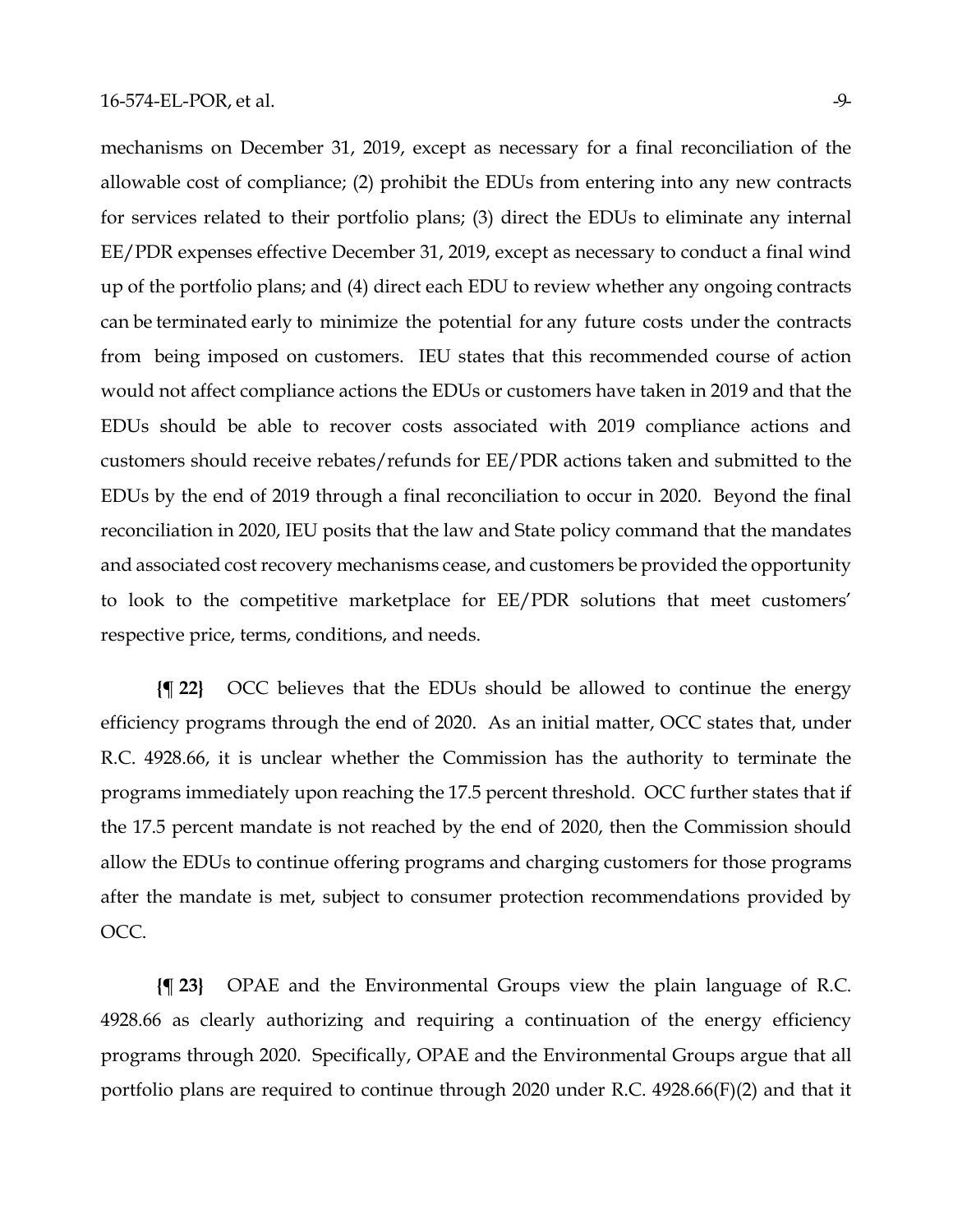would be inconsistent with the statute to terminate energy efficiency portfolios prior to December 31, 2020. Additionally, OPAE states that R.C. 4928.66(G)(1)(b) requires the EDUs to meet a 17.5 percent reduction in energy use based on a three-year average covering calendar years 2018, 2019, and 2020, requiring a continuance of the energy efficiency programs through 2020, since the amount of kilowatt-hours sold in 2019 or 2020 is not known as of yet. Lastly, OPAE argues that, had the General Assembly desired the EE/PDR programs to terminate sooner, it would have said so explicitly. Furthermore, OPAE argues that R.C. 4928.66(F)(3) requires the EDUs to honor contracts entered into as part of the EE/PDR portfolios and that short-circuiting the contract that providers hold under the portfolio plans would have a harmful economic impact.

**{¶ 24}** In addition to the above arguments, AEE is of the belief that H.B. 6 allows the Commission the necessary discretion to determine a process and timing for handling the wind-down or transition of the programs leading up to December 31, 2020. AEE argues that the utilities are likely to need to continue their portfolio plans to meet their peak demand reduction targets under R.C. 4928.66(A)(1)(b), stating that H.B. 6 did not alter the EDUs' peak demand reduction standards. AEE avers that the Commission may continue the EE/PDR portfolio plans though R.C. 4905.70 and 4928.143(B)(2)(i) regardless of the amendments to R.C. 4928.66, stating that nothing in H.B. 6 provides, or even suggests, that the Commission should abandon utility energy efficiency programs altogether. Lastly, AEE posits that the Commission cannot eliminate portfolio plan cost recovery, at least for AEP, consistent with the terms of AEP's current Electric Security Plan (ESP).

**{¶ 25}** OHA contends that the Commission should continue energy efficiency programs through December 31, 2020, in order to avoid administrative confusion, lost investment, and non-compliance with the timelines set forth in the statute. OHA argues that nothing in the statute requires the Commission to terminate the programs prior to December 31, 2020; rather, the statute contemplates the Commission making its determination post-2020, by February 1, 2021. OHA argues that hospital financial planning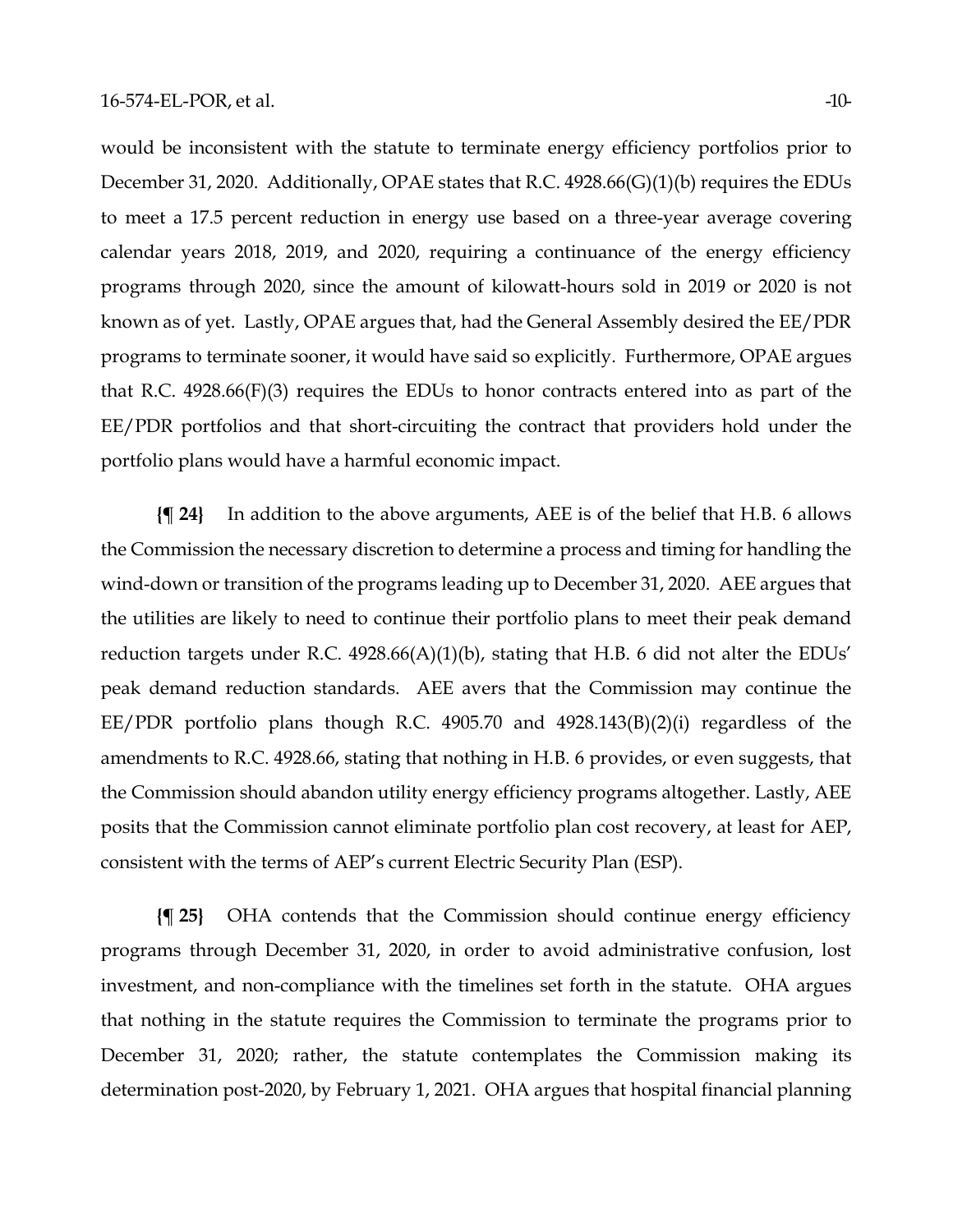is a multi-year process, including planned investments in energy efficiency, and these investments were based on original timelines of the energy efficiency programs approved by the Commission. OHA avers that terminating the energy efficiency programs prior to December 31, 2020, will disrupt planning investment and deny energy savings opportunities for customers.

**{¶ 26}** Senator Sandra Williams urges the Commission to adopt an approach that does not abruptly terminate the existing programs before a plan can be formed for the next steps. Senator Williams states her support for individual utilities' continuation of voluntary energy efficiency programs appropriately designed to benefit customers, emphasizing the impact of such programs on low-income and small business customers that are least able to afford up-front costs associated with efficiency improvements.

**{¶ 27}** Several other interested stakeholders filed comments relating to the termination of the energy efficiency programs once the statutory cap of 17.5 percent has been met. The Alliance submitted comments on behalf of certain manufacturers and trade associations with operations, employees, customers, and interests in Ohio. The Alliance states that the Commission should maintain the EDUs' energy efficiency programs for the full duration of 2020. Further, the Alliance contends that eliminating the programs will limit job growth in Ohio and greatly undermine the competitiveness of Ohioan businesses. Similarly, MaGrann, a small business engineering firm supporting energy efficiency construction for builders and developers, supports the continuation of the energy efficiency programs through 2020, as H.B. 6 intended, and states that the Commission cannot determine the cumulative achievement until after 2020 when the program year ends.

**{¶ 28}** The ERC, an interdisciplinary public service, research, and special projects organization that works to improve energy efficiency, filed comments specifically requesting that the Commission consider that energy efficiency incentives continue to be made available for current, combined heat and power (CHP) projects throughout the full duration of the 2017-2020 energy efficiency program cycle. The ERC believes that, if the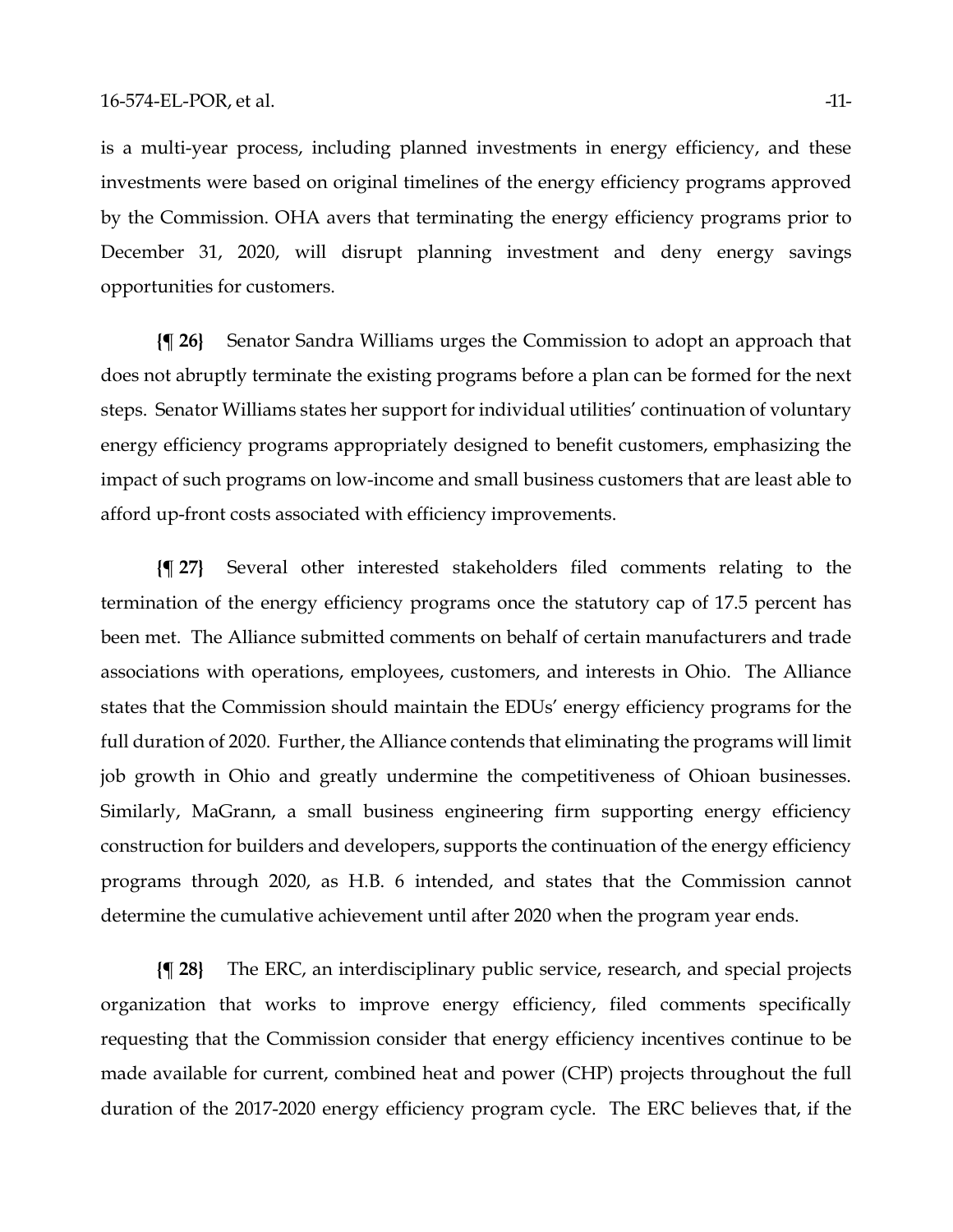Commission were to eliminate the energy efficiency programs and incentives before the end of the already-approved 2017-2020 plans, such a decision would punish ratepayers who have made a good-faith effort to secure CHP incentives by the end of the 2020 program.

#### **2. WHETHER IT IS APPROPRIATE FOR THE EDUS TO CONTINUE TO SPEND RATEPAYER PROVIDED FUNDS ON ENERGY EFFICIENCY PROGRAMS AFTER THE STATUTORY CAP HAS BEEN MET.**

**{¶ 29}** In answering the Commission's second question, AEP Ohio states that it is appropriate for the EDUs to continue spending ratepayer-provided funds on energy efficiency programs after the statutory cap has been met. In support of its position, AEP Ohio asserts that all customers benefit from mandatory energy efficiency programs, which are cost-effective and return significantly more benefits to customers than costs. According to AEP Ohio, continuance past the 17.5 percent minimum is prudent because it would allow the EDUs to provide sufficient advance notice of program end dates to customers in order to achieve an orderly shutdown at the end of 2020. AEP Ohio proposes a course of action with several components: (1) honoring all current approved energy efficiency projects; (2) ending acceptance of new direct rebate energy efficiency program applications on September 30, 2020; (3) continuing the community assistance program to serve low-income customers and appliance recycling program through the end of 2020; (4) continuing energy efficiency education programs through the end of 2020; and (5) completing an abbreviated EM&V review of energy efficiency programs to be completed by the end of 2020. Additionally, AEP Ohio urges the Commission to establish criteria and processes for the EDUs to continue uninterrupted provision of voluntary programs upon termination of mandatory programs, including a cost recovery mechanism, since the current programs are popular and provide significant benefits to all customers. Finally, as part of the reconciliation and termination of AEP Ohio's underlying EE/PDR Rider, AEP Ohio requests that the Commission ensure the continued cost of non-energy efficiency costs currently recovered by the rider through an appropriate rate mechanism.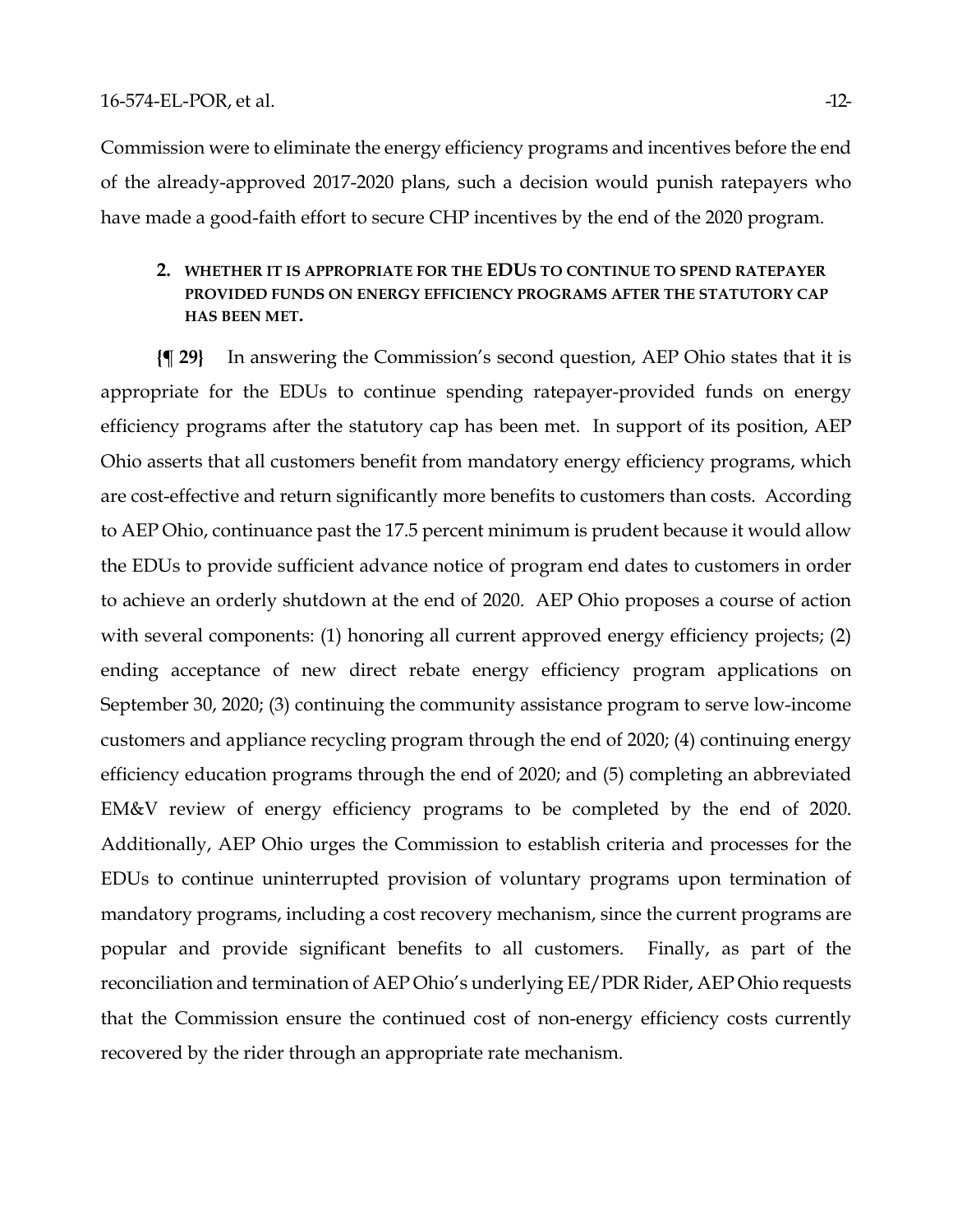**{¶ 30}** FirstEnergy and Duke also assert that Commission-approved, voluntary energy efficiency and peak demand response programs that an EDU has proposed outside of R.C. 4928.66 should remain available. Duke believes that the EDUs are best positioned to offer these programs to customers, and FirstEnergy states that these voluntary programs have existed for years, are cost-effective, beneficial to customers, and are in furtherance of state policies. On the same note, Duke states that there are other good reasons for the Commission to allow the EDUs' portfolios to continue through 2020: (1) customers have come to rely on the programs; (2) abrupt termination of similar programs have had negative impacts in other jurisdictions; and (3) the programs are cost-effective and benefit ratepayers. Further, Duke asserts that terminating the programs would result in early termination of contracts with vendors, leading to potential financial penalties for Duke and disruptions in the market. Additionally, Duke claims that the EDUs are required to meet the annual 2020 peak load reduction of 0.75 percent, so the portfolio of energy efficiency and demand response programs should continue so it can hit the annual benchmark. Duke argues that the Commission is obligated to extend the EDUs' portfolio plans through December 31, 2020, if any of those plans are set to expire before December 31, 2020, under R.C. 4928.66(F)(2). Lastly, FirstEnergy states that its Commission-approved Demand Side Management and Energy Efficiency Rider (Rider DSE) includes, among other things, recovery of costs incurred due to compliance with R.C. 4928.66. Thus, FirstEnergy argues, in order to fulfill obligations under its most recent ESP, Rider DSE must continue, including the portions of it related to energy efficiency programs.

**{¶ 31}** DP&L, in agreeance with the other EDUs, states that the energy efficiency programs are cost-effective and benefit the public interest, returning significantly more benefits to customers than costs; however, DP&L believes that the Commission should treat the EDUs individually according to their unique circumstances. For example, DP&L explains that its current portfolio is designed to span 2018 through 2020, and to continue the programs through their previously approved duration would be appropriate. DP&L avers that it would be inappropriate to discontinue a unanimous agreement among the parties.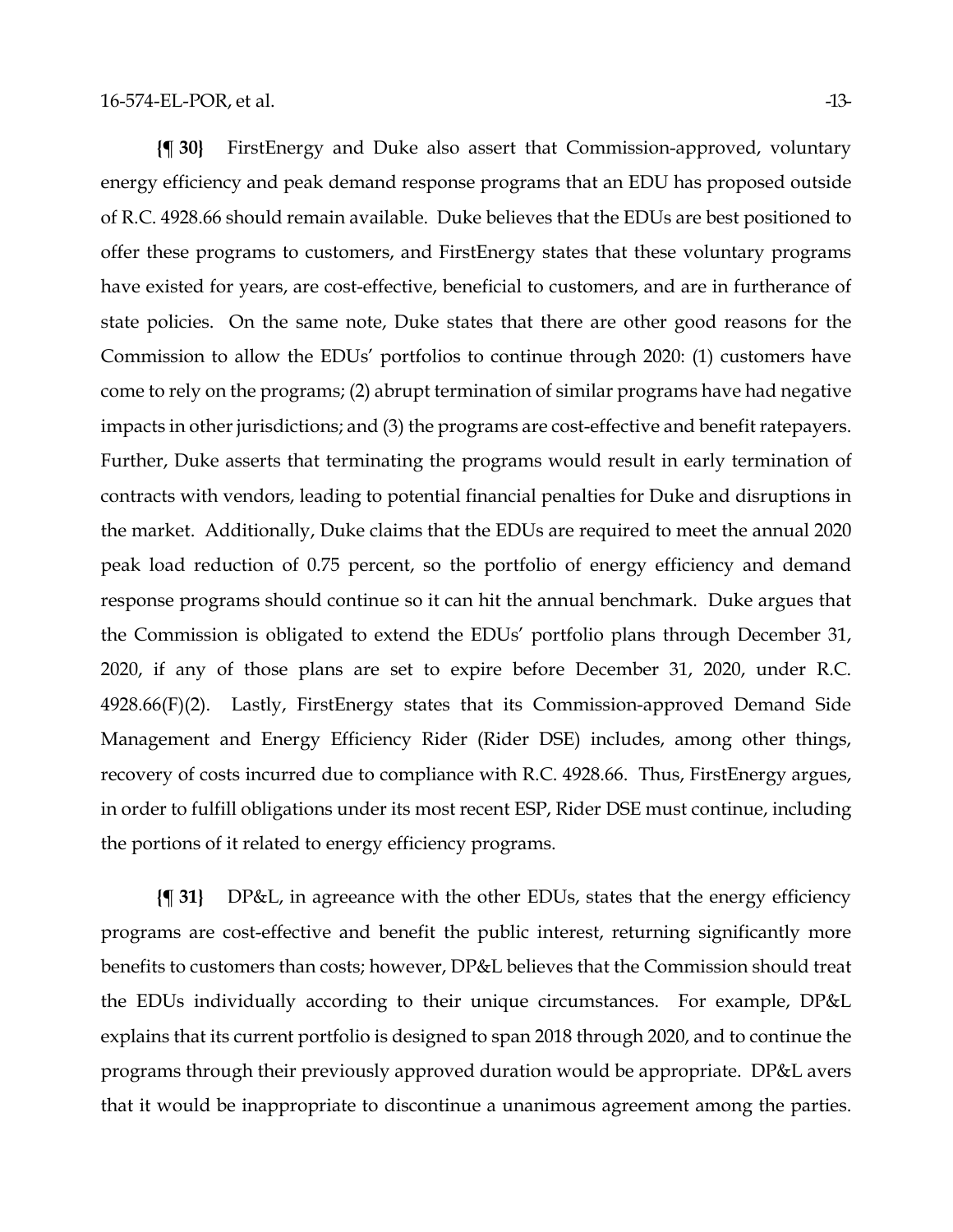Additionally, DP&L states that the approval of its portfolio allowed it to rely on the Commission's Order for internal budgeting purposes. Similar to Duke's argument, DP&L claims that it entered into long-term contracts with many of its vendors in reliance upon the approved plan, and that termination of the programs prior to the end of 2020 could have a material impact on both DP&L and those vendors. Further, DP&L avers that it has already committed peak demand savings in reliance upon continuation of at least through 2020, and that premature discontinuation of the programs may require DP&L to purchase replacement capacity to cover the shortfall or incur capacity penalties, ultimately depriving customers of benefits.

**{¶ 32}** Both Kroger and OMAEG assert that it is appropriate and reasonable for the EDUs to continue to offer cost-effective energy efficiency programs through December 31, 2020, in addition to the statutory requirement to do so. First, Kroger and OMAEG state that giving mercantile customers the choice of whether to participate in and pay for their EDU's energy efficiency program, which is provided in H.B. 6, while terminating the program prior to December 31, 2020, essentially nullifies the choice given to customers. Further, Kroger states that its payment for, and participation in, the energy efficiency programs through 2020 has already been factored into energy management decisions and budgeting considerations. According to Kroger, it would be unfair and unreasonable for the Commission to terminate the programs prior to the statutorily mandated date and could have unintended consequences on Kroger and other customers' business decisions and energy efficiency projects. OMAEG agrees and states that manufacturers and businesses may be relying on the programs in making certain business decisions, and it would be inappropriate for the Commission to terminate the programs prior to December 31, 2020, as termination could disrupt businesses' allocation of internal capital. With respect to PJM, Kroger avers that Ohio customers benefit when demand response is bid into PJM's capacity auction, as it reduces costs associated with operating the demand response program and can suppress capacity prices. Along the same lines, OMAEG states that previously approved energy efficiency programs have PJM capacity commitments to achieve in 2020;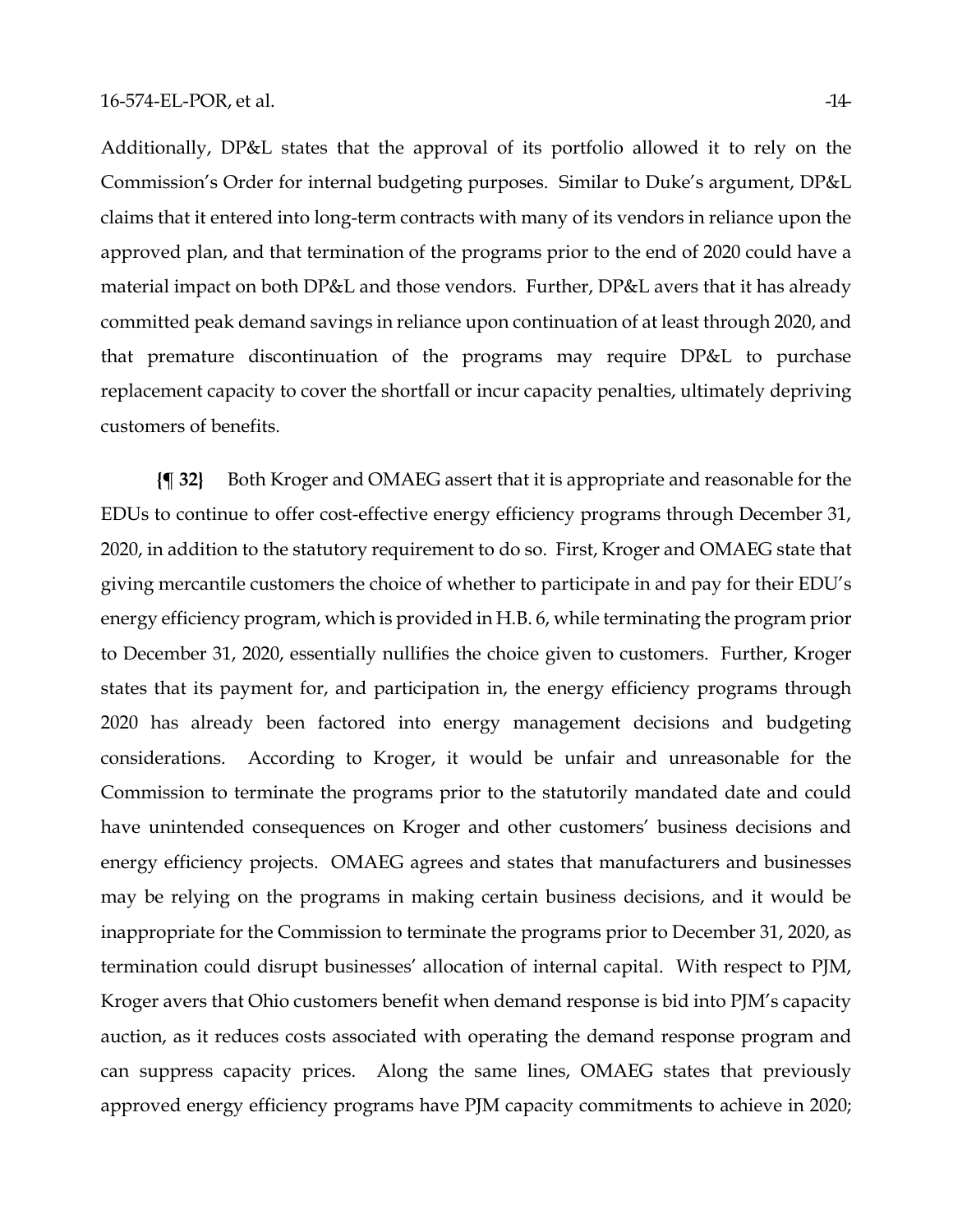if the programs were to be terminated early, costs to Ohio ratepayers would increase as the EDU would be required to purchase back the forgone energy efficiency capacity in future incremental capacity auctions. Finally, OMAEG asserts that the EDUs are still required by law to achieve an additional 0.75 percent of peak demand reduction in 2020 under R.C.  $4928.66(A)(1)(b)$ . OMAEG states that the EDUs have approved or extended program plans through 2020 to achieve the demand reduction requirement that is integrated within their programs.

**{¶ 33}** OCC believes that energy efficiency programs should be offered on a statewide basis and run by a statewide, non-utility administrator. OCC avers that having utilities themselves run the programs creates a conflict of interest since the EDUs have several incentives to sell more electricity. OCC states that requiring a non-utility third party to administer energy efficiency programs for the entire state would eliminate utilities' bias in administering the programs, allow for economies of scale, allow for consistency across the state, and lower the cost of administering the programs through competitive bidding. OCC proposes several modifications to the customer-funded energy efficiency programs.

**{¶ 34}** OPAE is of the opinion that the Commission should approve continuation of the energy efficiency programs after the statutory cap has been met because Ohio statute requires the continuance of the portfolios, the programs are beneficial to all customers, and the programs are cost-effective. The Environmental Groups agree with OPAE and also believe that the statutory language supports the continuance of ratepayer provided funds on those programs until the end of 2020. Along the same lines, OHA argues that there is no additional economic harm to ratepayers for continuing to pay for the programs through the end of 2020, given that the Commission determined each of the efficiency portfolios were cost-effective.

**{¶ 35}** The Alliance states that the Commission should urge the EDUs to spend funds on the energy efficiency programs once the statutory cap is met because these programs boost businesses' economic opportunity by significantly reducing their energy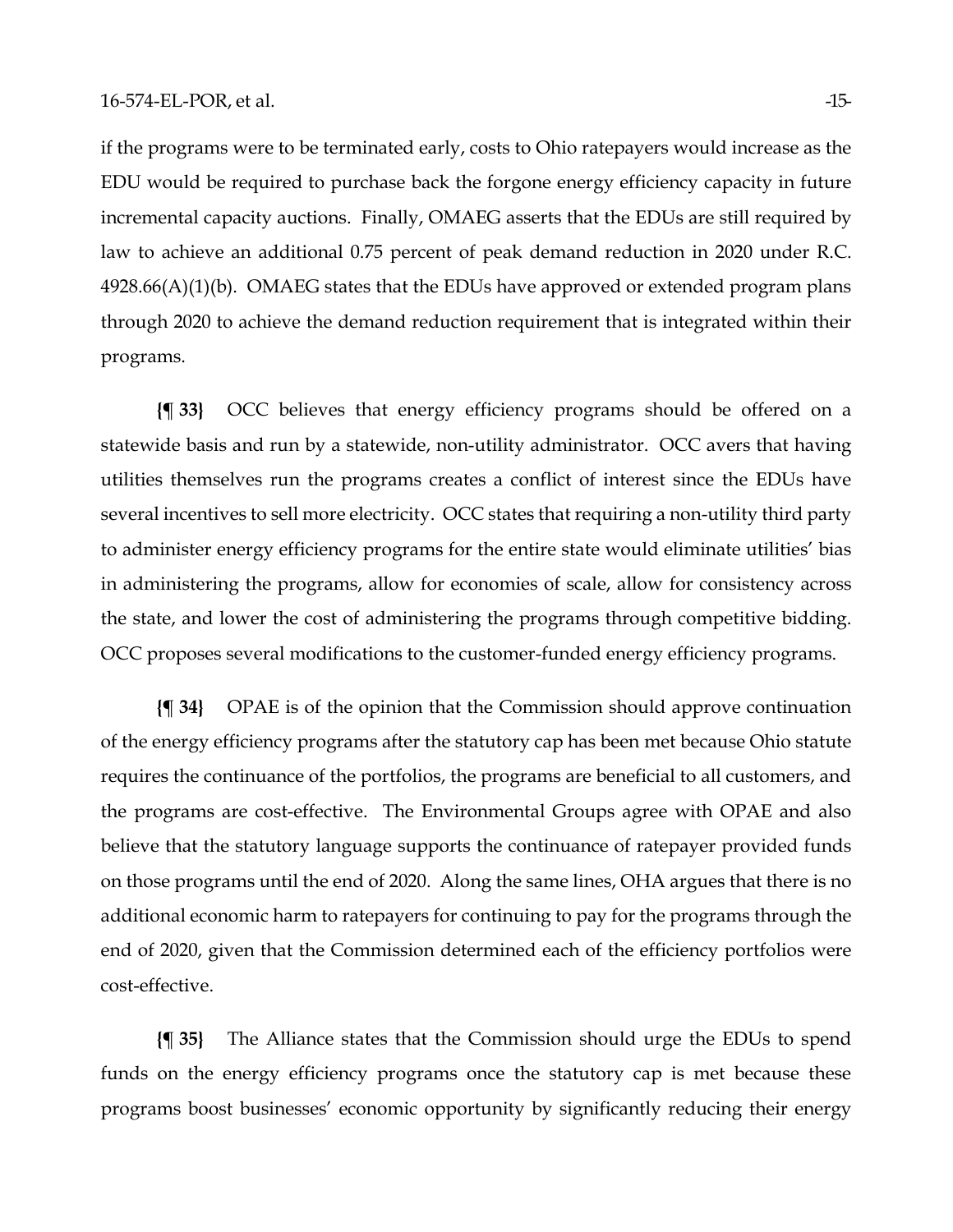costs, energy use, and emissions. The following organizations strongly support continued ratepayer funding for and continued operation of existing utility energy efficiency programs through the end of 2020: 2G Energy, Air Conditioning, Heating, and Refrigeration Institute, Ameresco, Inc., Building Performance Association, Capstone Turbine, Combined Heat and Power Alliance, Cree Lighting, Eaton. ElectraTherm, Energy Management Solutions, Inc., Enginuity Power Systems, GEM Energy, Heat is Power Association, Ingersoll Rand, Integral Power L.L.C., Ironclad Energy Partners, Johns Manville, Midwest Cogeneration Association, National Association of Energy Service Companies, National Electrical Manufacturers Association, Ormat Technologies, Primary Energy, Recleim L.L.C., Schneider Electric, and Uplight.

**{¶ 36}** The BICEP Network, a coalition of 55 major employers and manufacturers across the United States, filed comments stating their support for continued ratepayer funding for and continued operation of existing utility energy efficiency programs through the end of 2020. In support of their position, the BICEP Network states that continued operation and funding of programs will help ensure that investments in cost-effective energy resources are pursued and are not suddenly curtailed and will provide confidence to the business community that Ohio is committed to keeping energy costs low through programs that are stable and widely available for all ratepayers. Similarly, Uplight believes that keeping energy efficiency programs in place will promote robust wholesale markets, drive customer-side benefits from grid modernization, implement time-varying rates, and promote affordability for income-qualified customers.

**{¶ 37}** NHT argues that the statute permits and requires energy efficiency programs to continue through 2020, and therefore, it is appropriate for the EDUs to continue to spend ratepayer provided funds on energy efficiency programs through December 31, 2020. NHT urges the Commission to continue the energy efficiency programs through at least 2020 and further recommends that the Commission continue to explore the opportunities for energy efficiency in Ohio past 2020, with an emphasis on low-income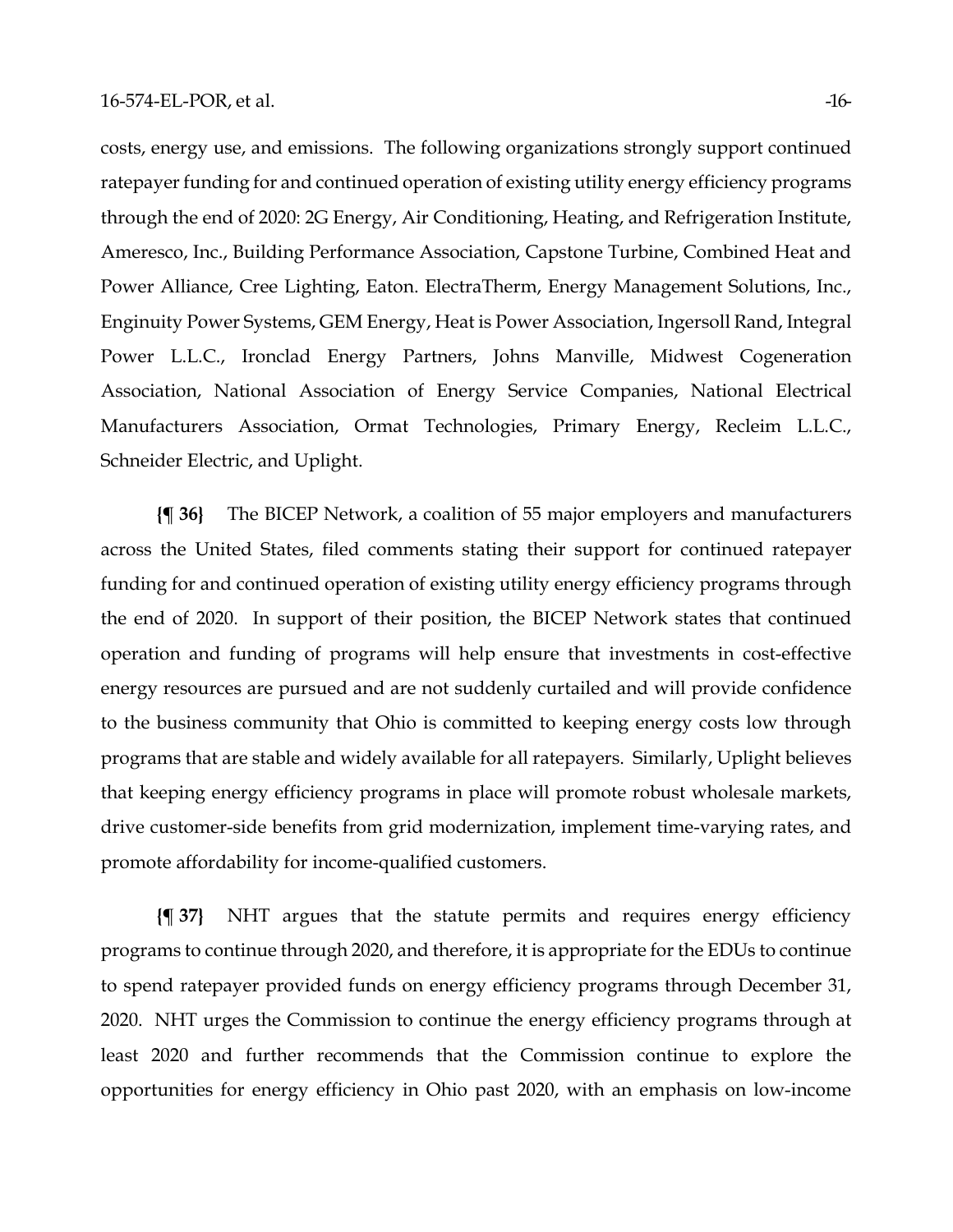energy efficiency programs. NHT strongly believes that low-income families, particularly those living in affordable multifamily housing, need energy efficiency programs through, at least, the end of 2020 and beyond.

**{¶ 38}** OEP provides services relating to energy education among students and teachers in all of Ohio's 88 counties. OEP requests that the Commission consider alternatives for the continuation of its  $e^3$ /Be E<sup>3</sup> Smart Program, an energy efficiency educational program. Specifically, OEP states that its most urgent concern is the deadline to discontinue the energy efficiency programs after 2020 stating that, while H.B. 6 does not directly impact OEP's natural gas funding partners, the entire curriculum and training for the e3/Be E3 Smart Program is based on having both natural gas and electric service and would be difficult to continue without the support of AEP Ohio and DP&L. OEP avers that if OEP does not have funding for 2020-2021, its  $e^3$ /Be E<sup>3</sup> Smart Program will be discontinued.

**{¶ 39}** Willdan is of the belief that terminating the existing energy efficiency programs once they reach the 17.5 statutory cap would create unpredictable and dramatic job loss. Willdan further argues that the intent of H.B. 6 is to create a transitional plan for energy efficiency programs. Ultimately, Willdan believes the Commission should not terminate them abruptly.

#### **III. COMMISSION CONCLUSION**

**{¶ 40}** The Commission finds that Duke and FirstEnergy's respective requests to have the Commission extend their existing portfolio plans through 2020 are well taken and consistent with the plain language of H.B. 6. While H.B.6 provided the Commission with the authority to authorize changes to the plans, we do not find that any changes are necessary at this time and agree with the proposed amended budgets for both of the EDUs in the 2020 calendar year. Accordingly, the existing portfolio plans as approved in Case Nos. 16-576-EL-POR and 16-743-EL-POR should be extended through December 31, 2020, or, as described further below, an earlier date as directed by the Commission. Additionally,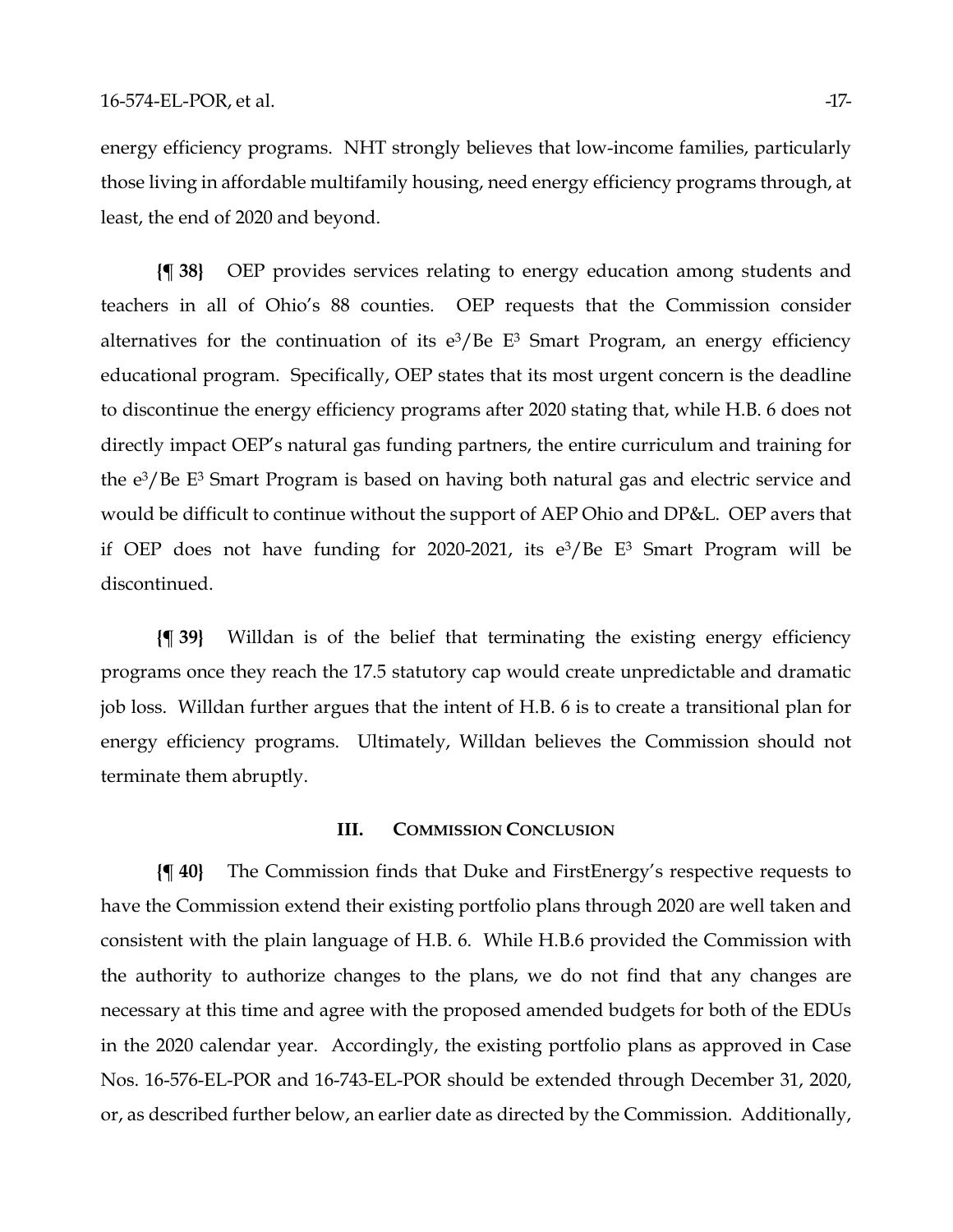we also note that AEP Ohio's existing portfolio plan was approved for 2017 through 2020 in Case No. 16-574-EL-POR, and DP&L's existing portfolio plan was approved for 2018 through 2020 in Case Nos. 17-1398-EL-POR and 17-1399-EL-WVR. *In re Ohio Power Co*., Case No. 16-574-EL-POR, Opinion and Order (Jan. 18, 2017); *In re Dayton Power & Light Co*., Case Nos. 17-1398-EL-POR and 17-1399-EL-WVR, Opinion and Order (Dec. 20, 2017).

**{¶ 41}** As the Supreme Court of Ohio has stated numerous times, the Commission "is a creature of the General Assembly and may exercise no jurisdiction beyond that conferred by statute." *Penn Central Transportation Co. v. Pub. Util. Comm*., 35 Ohio St.2d 97, 298 N.E.2d 97 (1973). In construing a statute, our paramount concern is legislative intent. In determining legislative intent, the Commission first looks to the plain language in the statute and the purpose to be accomplished. If the meaning of the statute is unambiguous and definite, it must be applied as written, and no further interpretation is necessary. *WorldCom, Inc. v. City of Toledo*, Case Nos. 02-3207-AU-PWC, 02-3210-EL-PWC, Opinion and Order (May 14, 2003), citing *State ex rel. Savarese v. Buckeye Local School Dist. Bd. of Ed.*, 74 Ohio St. 543, 660 N.E.2d 463 (1996).

**{¶ 42}** Upon review, it is clear that the General Assembly envisioned significant adjustments to Ohio's energy efficiency requirements when it passed H.B. 6 into law, and it is our duty, as the administrative agency overseeing the implementation of energy efficiency standards, to comport with, and effectuate, the General Assembly's desired intent. After careful consideration of the language of the statute and the responsive comments submitted by interested stakeholders, we note that there is very little, if any, ambiguity in regard to the ultimate objectives of the General Assembly's passage of this legislation. The amendments in H.B. 6 to both the renewable portfolio standards (RPS) and the energy efficiency provisions demonstrate the intent of the General Assembly to reduce the costs of these provisions to customers in order to facilitate the state's effectiveness in the global economy. R.C. 4928.02(N). Notably, H.B. 6 reduces the RPS standards, excludes certain mercantile customers from the RPS standards, allows all mercantile customer to opt-out of energy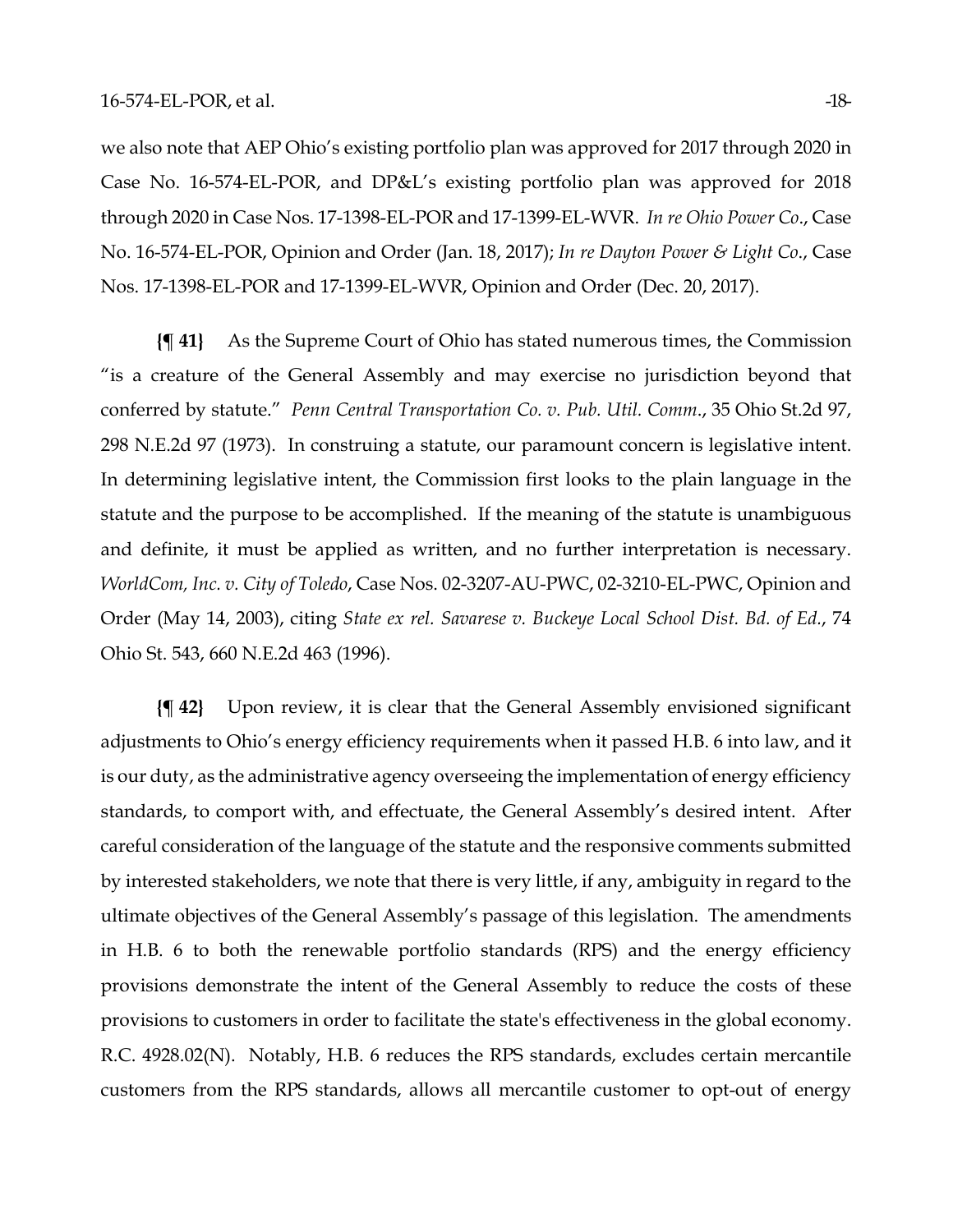efficiency programs and requires that all energy efficiency programs terminate no later than December 31, 2020.

**{¶ 43}** Therefore, the Commission finds that H.B. 6 and R.C. 4928.66, read *in pari materia*, specify that the termination of all EE/PDR portfolio plans must occur no later than December 31, 2020. R.C. 4928.66(F)(2). We further recognize an abrupt termination of the portfolio plans would be impracticable, as many commenters have concluded. AEP Ohio has aptly demonstrated that an orderly wind-down of the energy efficiency programs should commence, as opposed to an abrupt termination. Accordingly, the wind-down of the energy efficiency programs should begin on September 30, 2020, as proposed by AEP Ohio. We agree with AEP Ohio that this will allow the EDUs to plan and implement an orderly wind-down of the energy efficiency programs, with the ability to ramp down and minimize post-2020 cost reconciliation. Additionally, we agree that this will enable the EDUs to provide timely and effective communications to participating customers and follow through on existing commitments and pending proposals. Finally, as AEP Ohio points out, adopting the proposed wind-down date of September 30, 2020, will give the Commission a reasonable basis to conclude that the 17.5 percent energy savings will be achieved ahead of the December 31, 2020 portfolio plan expiration and the one percent mandate for energy savings in 2020.

**{¶ 44}** Accordingly, on September 30, 2020, the EDUs shall begin the process of winding down their respective energy efficiency programs. Any application for an energy efficiency program approved prior to September 30, 2020 should be honored. We direct that the EDUs cease accepting applications for direct rebate programs for both residential and non-residential energy efficiency programs on September 30, 2020. As recommended by AEP Ohio, and beginning April 1, 2020, the EDUs should begin notifying customers that applications will no longer be accepted as of September 30, 2020. Applications that have been received by the EDUs during the wind-down period should be reviewed and approved, if appropriate, and energy savings will continue to be realized. However, we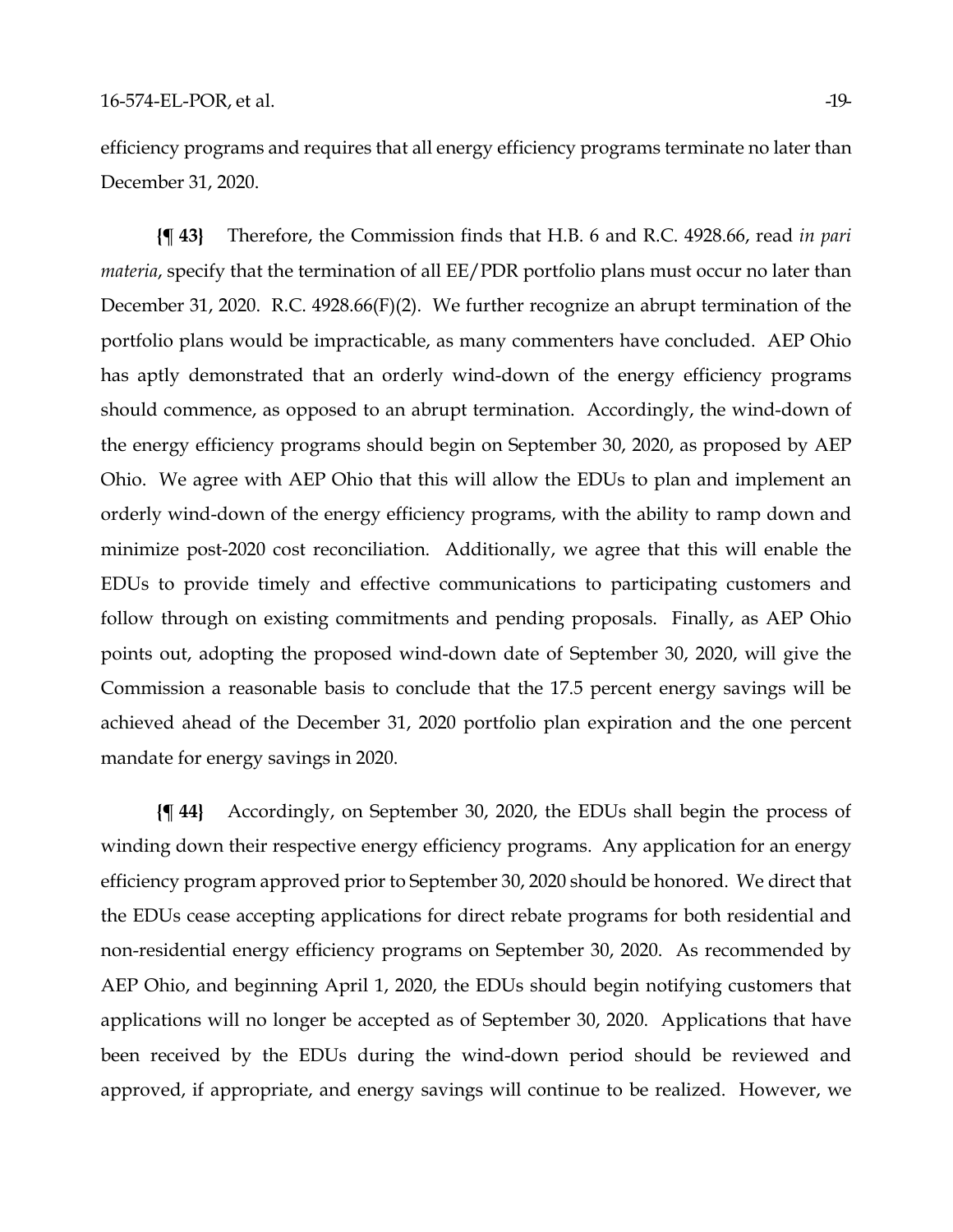believe that programs which do not involve a direct rebate to consumers should continue only until the wind-down date of September 30, 2020 in order to ensure that all activities under these programs are fully completed by December 31, 2020. After the winding down of the energy efficiency programs, it will be necessary for the Commission to conduct the final review contemplated by R.C.  $4928.66(G)(1)$  to ensure that the cumulative statutory cap has been met, as of December 31, 2020.

#### **IV. ORDER**

**{¶ 45}** It is, therefore,

**{¶ 46}** ORDERED, That NHT and OEP's respective comments be accepted for consideration. It is, further,

**{¶ 47}** ORDERED, That Duke and FirstEnergy's existing EE/PDR portfolio plans be extended through 2020. It is, further,

**{¶ 48}** ORDERED, That EDUs begin the process of winding down the energy efficiency programs on September 30, 2020, as directed in Paragraph 44. It is, further,

**{¶ 49}** ORDERED, That a copy of this Finding and Order be served upon all parties and interested persons of record.

COMMISSIONERS: *Approving:*  Sam Randazzo, Chairman M. Beth Trombold Lawrence K. Friedeman Daniel R. Conway Dennis P. Deters

GAP/LLA/TS/hac